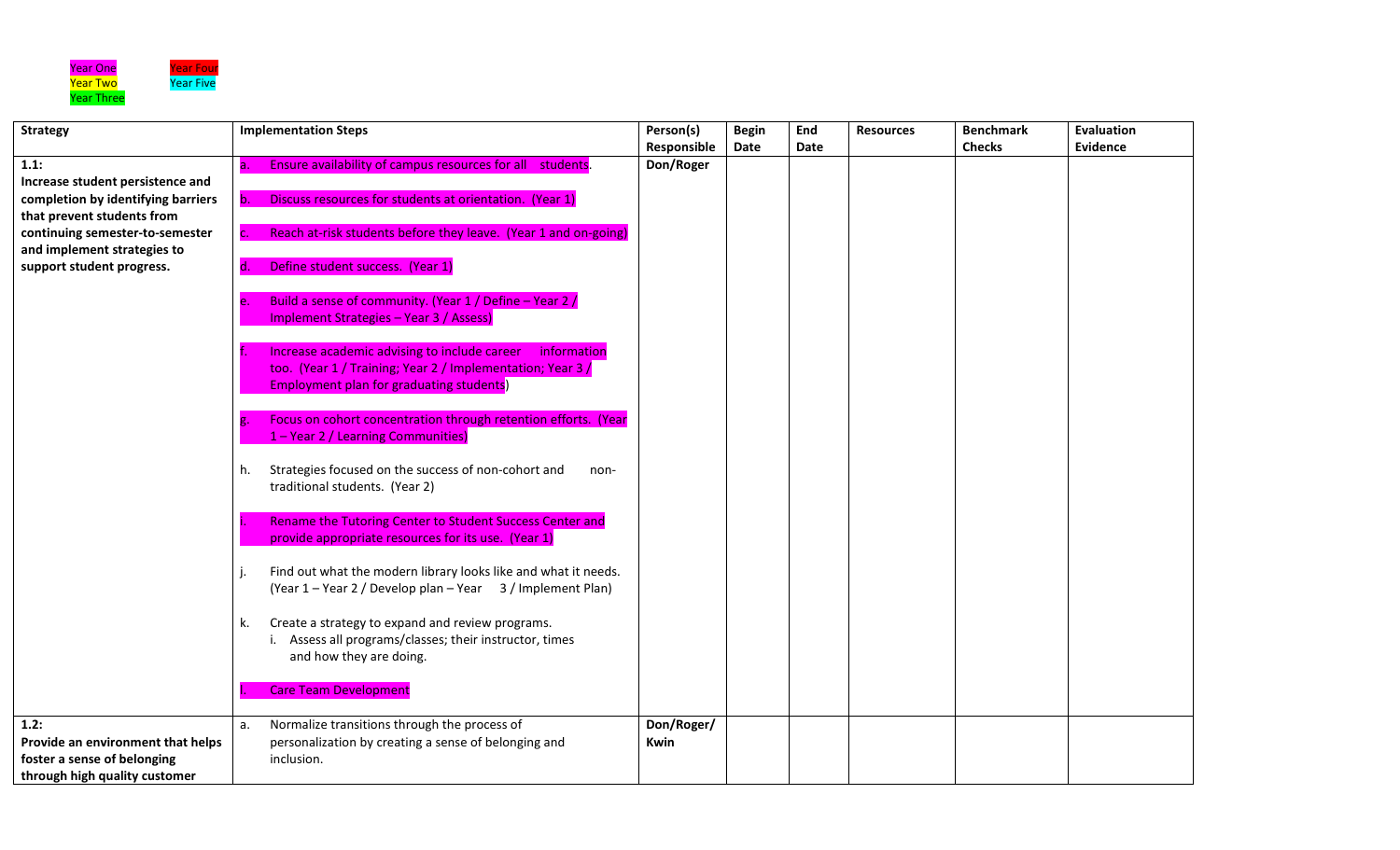| service with performance            | Developing educational pathway to graduation for<br>i.      |           |  |
|-------------------------------------|-------------------------------------------------------------|-----------|--|
| measured by an established          | all first time students.                                    |           |  |
| student satisfaction survey.        | ii. Ongoing evaluation of educational goals for all         |           |  |
|                                     | students.                                                   |           |  |
|                                     | iii. Providing an attainable educational path for           |           |  |
|                                     | underprepared students.                                     |           |  |
|                                     | iv. Provide Academic Counseling for students                |           |  |
|                                     | returning on academic probation.                            |           |  |
|                                     |                                                             |           |  |
|                                     | Promote, enhance and foster a sense of school,<br>b.        |           |  |
|                                     | community and diversity.                                    |           |  |
|                                     | Explore practical ways to invest in relationships<br>i.     |           |  |
|                                     | with students to promote belonging, inclusion and           |           |  |
|                                     | participation.                                              |           |  |
|                                     | ii. Recognize the importance of relationships in a          |           |  |
|                                     | positive school community in order to build a sense of      |           |  |
|                                     |                                                             |           |  |
|                                     | belonging, inclusion and participation.                     |           |  |
|                                     | iii. Be aware of the factors that enhance or inhibit a      |           |  |
|                                     | sense of community at school and how to                     |           |  |
|                                     | improve it.                                                 |           |  |
|                                     | iv. Understand the elements of a positive school            |           |  |
|                                     | community (belonging, inclusion and active                  |           |  |
|                                     | student participation) and how they support mental health.  |           |  |
|                                     |                                                             |           |  |
|                                     | Measure student sense of community through student<br>c.    |           |  |
|                                     | satisfaction survey.                                        |           |  |
|                                     |                                                             |           |  |
| 1.3:                                | Evaluate and re-design developmental studies to<br>la.      | Don/Roger |  |
| Establish guided pathways for all   | provide on-ramps for college level programs of study.       |           |  |
| programs that provide clear         |                                                             |           |  |
| direction with support services and | Provide career services and advising.<br>b.                 |           |  |
| on ramps to improve student         | i. Identify and purchase appropriate career interest/skills |           |  |
| access and success.                 | survey for students to identify potential career paths.     |           |  |
|                                     | ii. Provide training to Career Services and Recruiting      |           |  |
|                                     | staff on survey use and interpretation of survey            |           |  |
|                                     | results.                                                    |           |  |
|                                     | iii. Establish a Career Services budget to be used for      |           |  |
|                                     | funding the annual Job Expo and providing career            |           |  |
|                                     | services materials to students.                             |           |  |
|                                     | iv. Remove barriers to career development.                  |           |  |
|                                     | v. Track academic programs and their incoming               |           |  |
|                                     | student demand.                                             |           |  |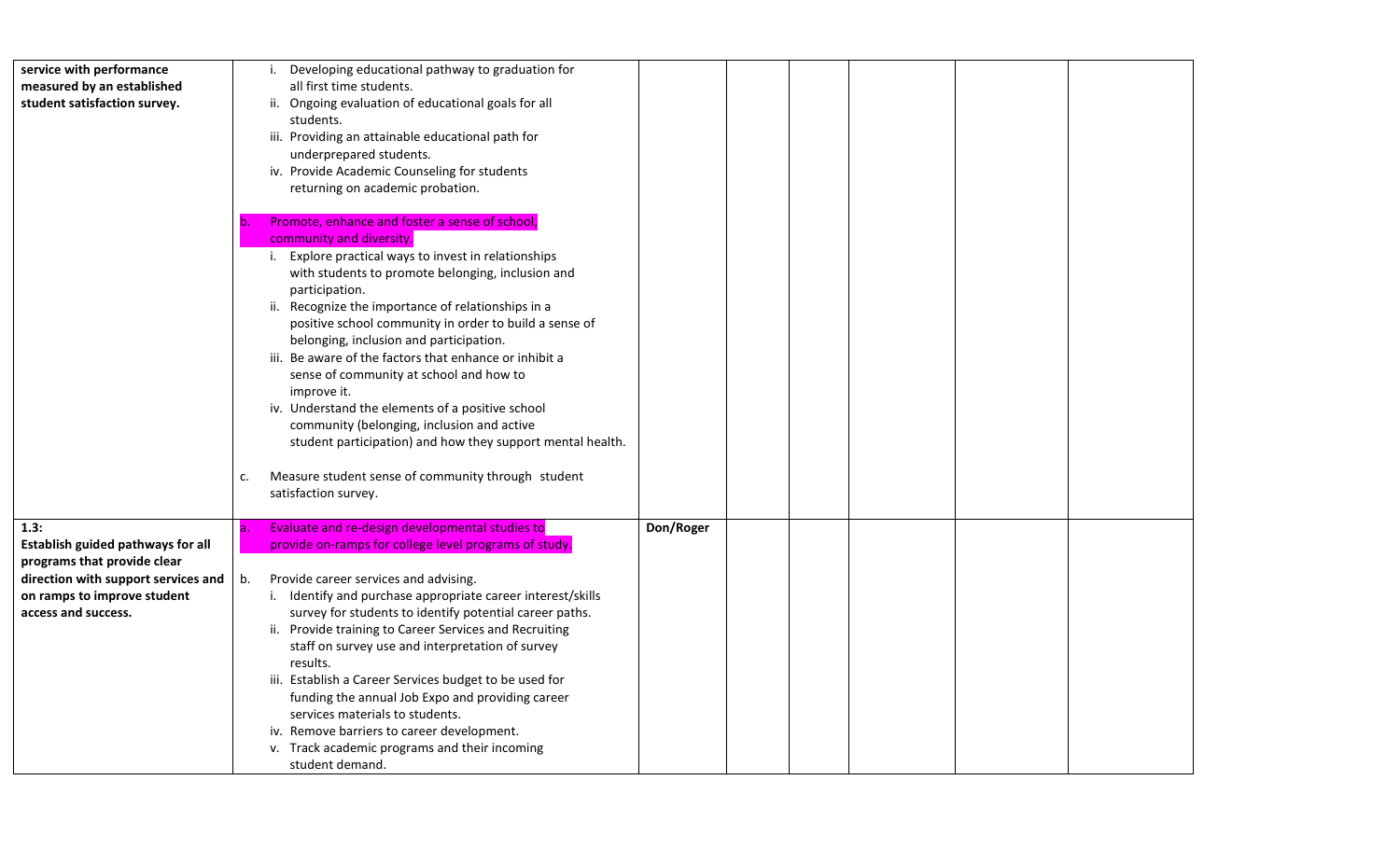|                                                                                                                                            | Develop degree maps through the implementation of<br>c.<br>Student Planning Tool to monitor academic progress of<br>students.<br>i. Progress tracking, feedback and support with "early alerts"<br>use.<br>Developmental education is redesigned as a critical part of the<br>d.<br>on-ramp to a college level program of study.<br>i. Use of Summer Bridge Program<br>Review annually the region's workforce demand.<br>e.<br>Utilize Academic Program Review to analyze program cost,<br>longitudinal enrollment trends, etc.                                                                                                                                                            |     |  |  |
|--------------------------------------------------------------------------------------------------------------------------------------------|--------------------------------------------------------------------------------------------------------------------------------------------------------------------------------------------------------------------------------------------------------------------------------------------------------------------------------------------------------------------------------------------------------------------------------------------------------------------------------------------------------------------------------------------------------------------------------------------------------------------------------------------------------------------------------------------|-----|--|--|
| 1.4:<br>Improve support for students in<br>the area of financial aid by<br>increasing the proportion of<br>students who complete the FAFSA | <b>Big picture execution</b><br>First year is for planning and transition period (AY18-<br>19/FY19)<br>ii. Second year is for initial implementation/roll-out/IOC<br>(AY19-20/FY20)                                                                                                                                                                                                                                                                                                                                                                                                                                                                                                        | Don |  |  |
| and the percentage of students<br>meeting with financial aid<br>personnel.                                                                 | iii. Third year is for adjustments/tweaks and then total<br>implementation/FOC (AY20-21/FY21)<br>Data collection and planning actions<br>b.                                                                                                                                                                                                                                                                                                                                                                                                                                                                                                                                                |     |  |  |
|                                                                                                                                            | Define which students must complete the FAFSA by<br>when?<br>Must all students complete the FAFSA or just some<br>(trad vs non-trad; Dual/Concurrent HS students;<br>Distance/On Campus)?<br>Track FAFSA completion as a cohort?<br>Include students from across entire Service Area or<br>just Goshen and Converse Counties?<br>Armed with above 4 answersDetermine current<br>annual rate of FAFSA completion (also calculate 3-yr<br>average and 5-yr average)<br>List FAFSA completion/timeline dates per federal gov't<br><b>Identify and list locations of EWC Service Area Regional</b><br>Learning Centers (RLC) and their respective point of<br>contact with contact information |     |  |  |
|                                                                                                                                            | Identify and list all available and possible FAFSA<br>assistance opportunities                                                                                                                                                                                                                                                                                                                                                                                                                                                                                                                                                                                                             |     |  |  |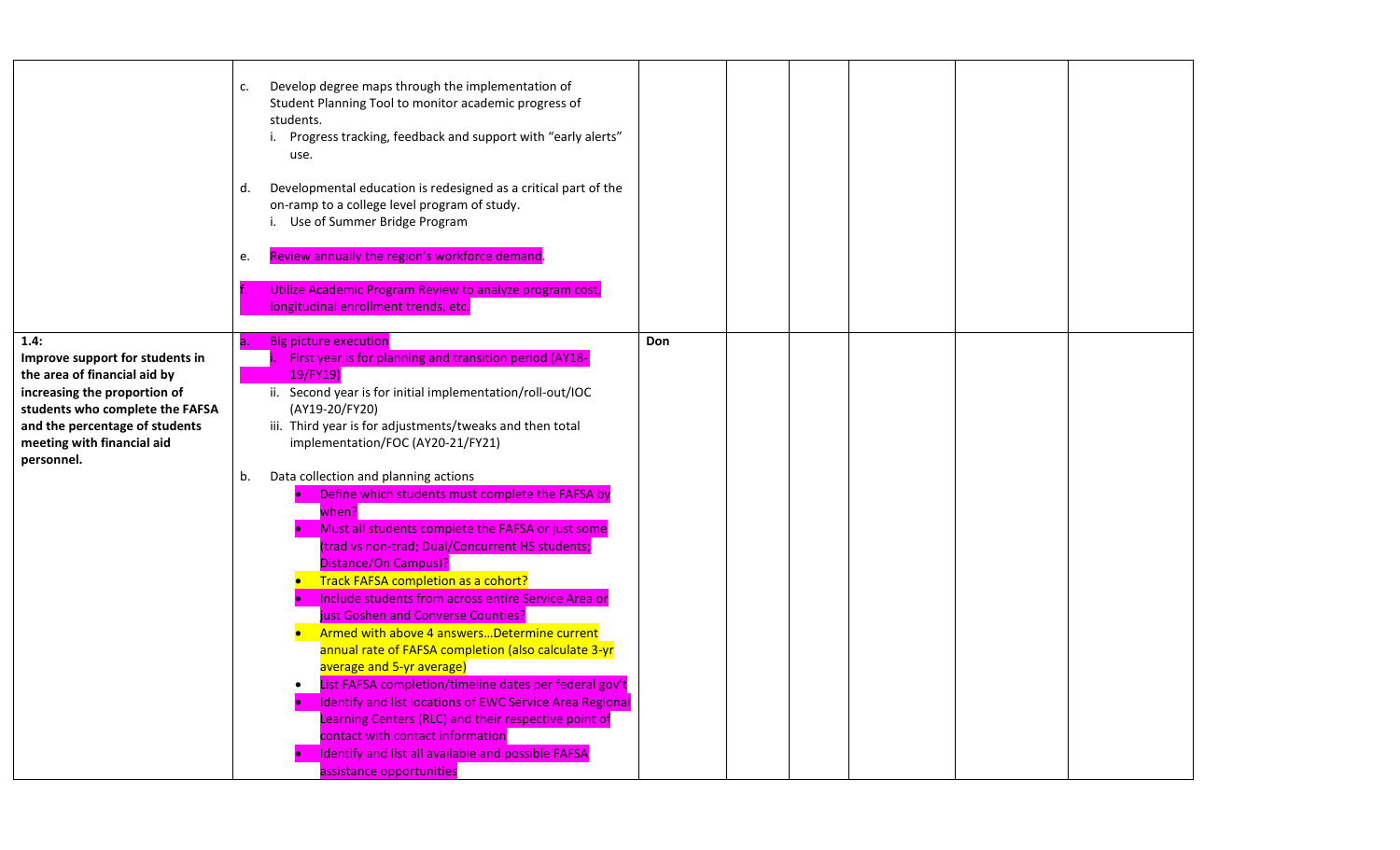|           | Identify and list all locations within EWC Service Area |
|-----------|---------------------------------------------------------|
|           | where FAFSA completion assistance is needed (i.e.       |
|           | where EWC students are located)                         |
|           | Add FAFSA completion seminar/work group to Agenda       |
|           | for Registration Days & Freshman Orientation each       |
|           | year                                                    |
|           | Include an encouraging message that describes the       |
|           | benefits of completing the FAFSA                        |
|           | Create a draft, prioritized Service Area route/schedule |
|           | to visit RLCs                                           |
|           | Estimate quarterly travel costs to execute draft route  |
|           | Balance 2d year visit schedule with year 1 visit        |
|           | results/ROI                                             |
|           | Track customers/students served at each visit/RLC       |
|           | location                                                |
|           | Track FAFSAs completed at each visit/RLC location       |
|           | Submit (or Brief) quarterly progress updates to         |
|           | <b>Leadership Team</b>                                  |
|           | Add overall FAFSA completion metric to Work Center &    |
|           | <b>Student Services KPIs</b>                            |
|           |                                                         |
|           | <b>First Year Steps</b>                                 |
| $\bullet$ | Initiate planning and development meeting for buy-in    |
|           | and concept explanation (Aug2018)                       |
|           | Collect unknown data (to include barriers for students  |
|           | to complete FAFSA) and establish definitions            |
|           | (Sept2018)                                              |
| ٠         | Create initial metrics list/KPIs (Oct-Nov2018)          |
|           | Create SMART Goals for SI 1.4 (Dec2018)                 |
|           | Coordinate within Student Services for key players to   |
|           | attend/be on Agenda for 2019 Registration Days and      |
|           | Orientation (Jan2019)                                   |
|           | Write AY19-20 quarterly RLCs visit schedule and         |
|           | ensure funds available and allocated in FY20 budget     |
|           | (Feb2019)                                               |
| $\bullet$ | Brief overall Second Year Plan with Leadership Team;    |
|           | document suggestions / comments (Mar2019)               |
|           | Adjust Second Year Plan (Apr2019)                       |
|           | Begin to execute Second Year Plan at Registration Day   |
|           | #1 (May2019)                                            |
|           | Track and maintain data collected referencing           |
|           | effort/Initiative                                       |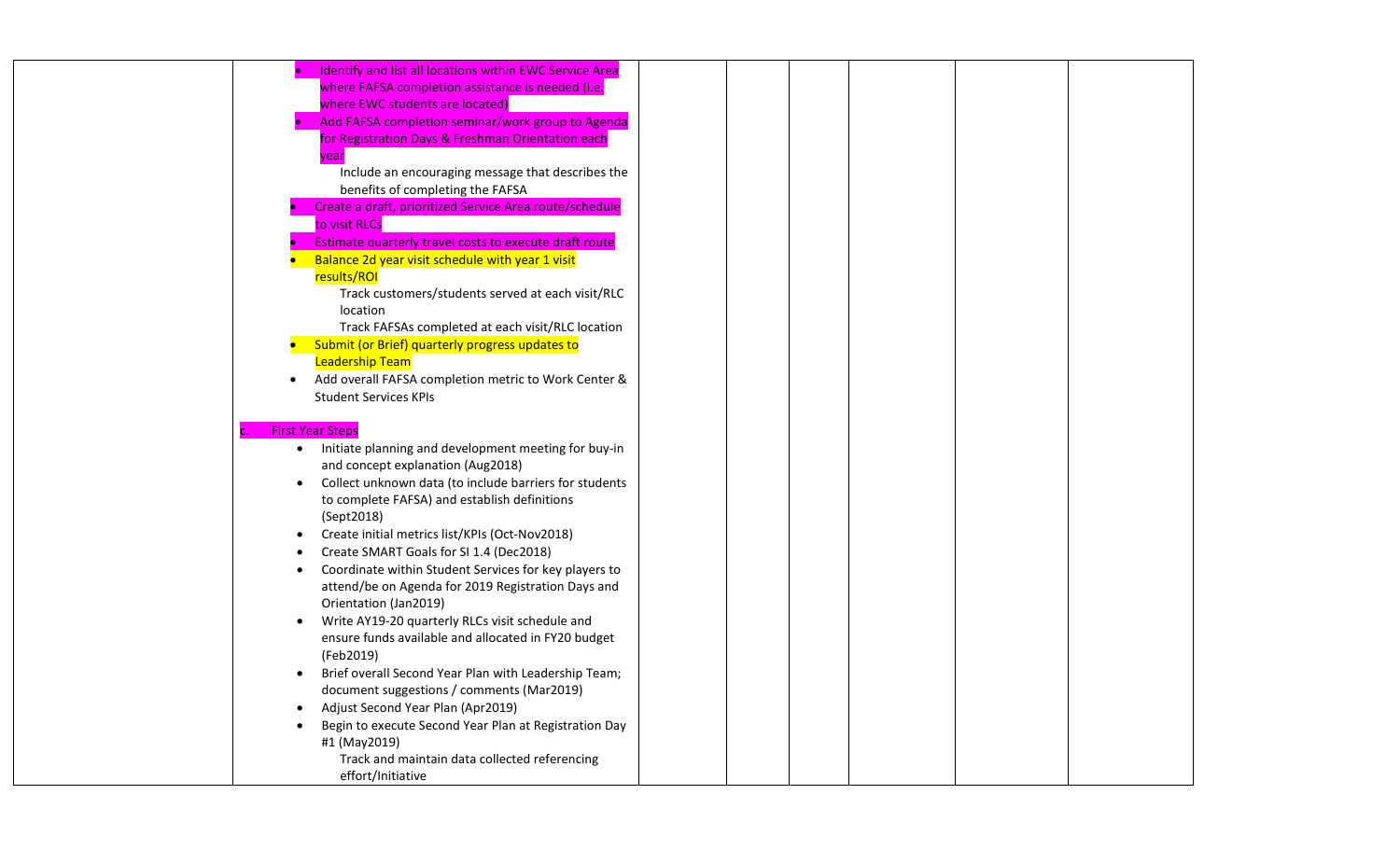|                                                                                                                 | Brief/Update Board of Trustees (Jun2019)<br>$\bullet$                                                                                                                                                                                                                                                                                                                                                                                                                                                                                                                                                                                                                                                                                                                                                                                                                                                                                                                                                                                                                                                                                                        |                    |  |  |  |
|-----------------------------------------------------------------------------------------------------------------|--------------------------------------------------------------------------------------------------------------------------------------------------------------------------------------------------------------------------------------------------------------------------------------------------------------------------------------------------------------------------------------------------------------------------------------------------------------------------------------------------------------------------------------------------------------------------------------------------------------------------------------------------------------------------------------------------------------------------------------------------------------------------------------------------------------------------------------------------------------------------------------------------------------------------------------------------------------------------------------------------------------------------------------------------------------------------------------------------------------------------------------------------------------|--------------------|--|--|--|
| 1.5:<br><b>Engage in activities that improve</b><br>the college and career readiness of<br><b>EWC students.</b> | Collaborate with high schools in our service area to<br>a.<br>establish strong English and Math pathways to assist<br>students in transitioning from high school to college.                                                                                                                                                                                                                                                                                                                                                                                                                                                                                                                                                                                                                                                                                                                                                                                                                                                                                                                                                                                 |                    |  |  |  |
|                                                                                                                 | Strengthen advising practices of high school counselors and<br>outreach coordinators.<br>Designate Academic Advisors on both EWC campuses who<br>are available to work with high school students.                                                                                                                                                                                                                                                                                                                                                                                                                                                                                                                                                                                                                                                                                                                                                                                                                                                                                                                                                            |                    |  |  |  |
|                                                                                                                 | Ensure access to all EWC support services for concurrent and<br>dual students.<br>i. Provide on-going communication regarding access<br>to services.                                                                                                                                                                                                                                                                                                                                                                                                                                                                                                                                                                                                                                                                                                                                                                                                                                                                                                                                                                                                         |                    |  |  |  |
|                                                                                                                 | Create, implement, and monitor job placement data for A.A.<br>d.<br>degrees and certification programs.                                                                                                                                                                                                                                                                                                                                                                                                                                                                                                                                                                                                                                                                                                                                                                                                                                                                                                                                                                                                                                                      |                    |  |  |  |
| 1.6:<br><b>Completion of a Strategic</b><br><b>Enrollment Management Plan.</b>                                  | Engage in a program specific capacity study and data<br>а.<br>collection and analysis practices<br>i. An annual review by programs or departments to set<br>enrollment targets based on capacity study and data<br>analysis in each enrollment population/category such as<br>degree seeking student, certificate students, concurrent and<br>dual enrollment students and part-time students for each<br>campus and outreach area<br>Increase retention, persistence, and completion (AA/AS/AAS<br>& Certifications) of current and future students<br>a. Annual, program specific increase of students<br>graduating with degrees and/or certifications based on<br>capacity study<br>Annual improvement, based on data, in retention from<br>b.<br>semester to semester and year to year<br>iii. Development and implementation of a Comprehensive<br>Marketing and Recruitment Plan that supports enrollment,<br>retention, persistence and completion based on the<br>capacity study and relevant data<br>a. Increased digital presence<br>Redesigned website<br>b.<br>More digital marketing campaigns<br>c.<br>d. Higher visibility in Outreach areas | Roger/Don/<br>Tami |  |  |  |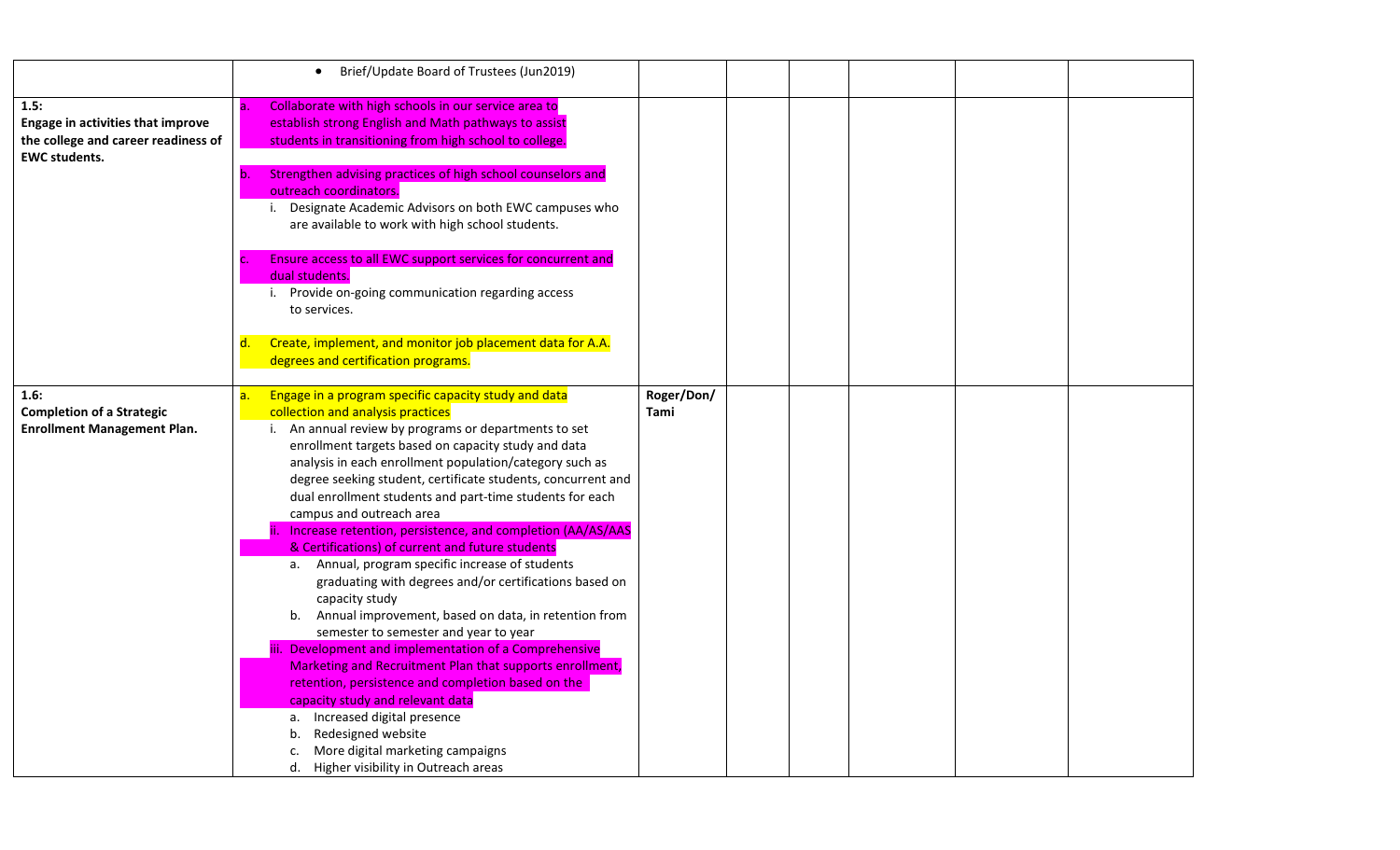|                                                                                                                                                                                            | e. Amp up marketing and recruiting efforts Converse<br>County<br>Annual review of fall college fair schedule<br>f.<br>Annual review of prospective student and applicant<br>g.<br>communication cycle, institution-wide and service area                                                                                                                                                                |                            |  |  |  |
|--------------------------------------------------------------------------------------------------------------------------------------------------------------------------------------------|---------------------------------------------------------------------------------------------------------------------------------------------------------------------------------------------------------------------------------------------------------------------------------------------------------------------------------------------------------------------------------------------------------|----------------------------|--|--|--|
| 1.7:<br>Develop, maintain, and expand<br>articulation and transfer<br>agreements with other<br>institutions.                                                                               | Annual review and evaluation of all existing institutional<br>а.<br>articulation agreements with regional institutions.<br>Expand articulation agreements and develop and<br>b.<br>monitor MOUs with regional institutions.                                                                                                                                                                             | Roger/Heidi                |  |  |  |
| 1.8:<br>Create a strategy for better<br>integration of online and<br>classroom settings for our<br>students.                                                                               | Development of strategic enrollment plans for the service area<br>а.<br>with defined programs and classes, enrollment, retention,<br>completion, placement, and transfer goals.<br>Develop innovative instructional delivery models using a cohort<br>b.<br>model.<br>Develop programs, certificates, and workforce opportunities<br>C.<br>applicable to the service area, population, and their needs. | Roger/Heidi                |  |  |  |
| 2.1:<br>Align and empower employee<br>strengths that benefit the<br>institution in meeting strategic<br>goals with opportunities for all<br><b>EWC staff and faculty</b><br>participation. |                                                                                                                                                                                                                                                                                                                                                                                                         | Ed                         |  |  |  |
| 2.2:<br>Identify and secure alternative<br>revenue streams.                                                                                                                                | Create micro development plans for departments and<br>a.<br>programs.<br>i. Identify grants and secure additional funding<br>opportunities.<br>ii. Add and/or redefine duties to include<br>management of funds and rewards.<br>Implement a targeted survey towards employers to<br>b.<br>explore training opportunities.                                                                               | <b>Kwin/Roger</b><br>/John |  |  |  |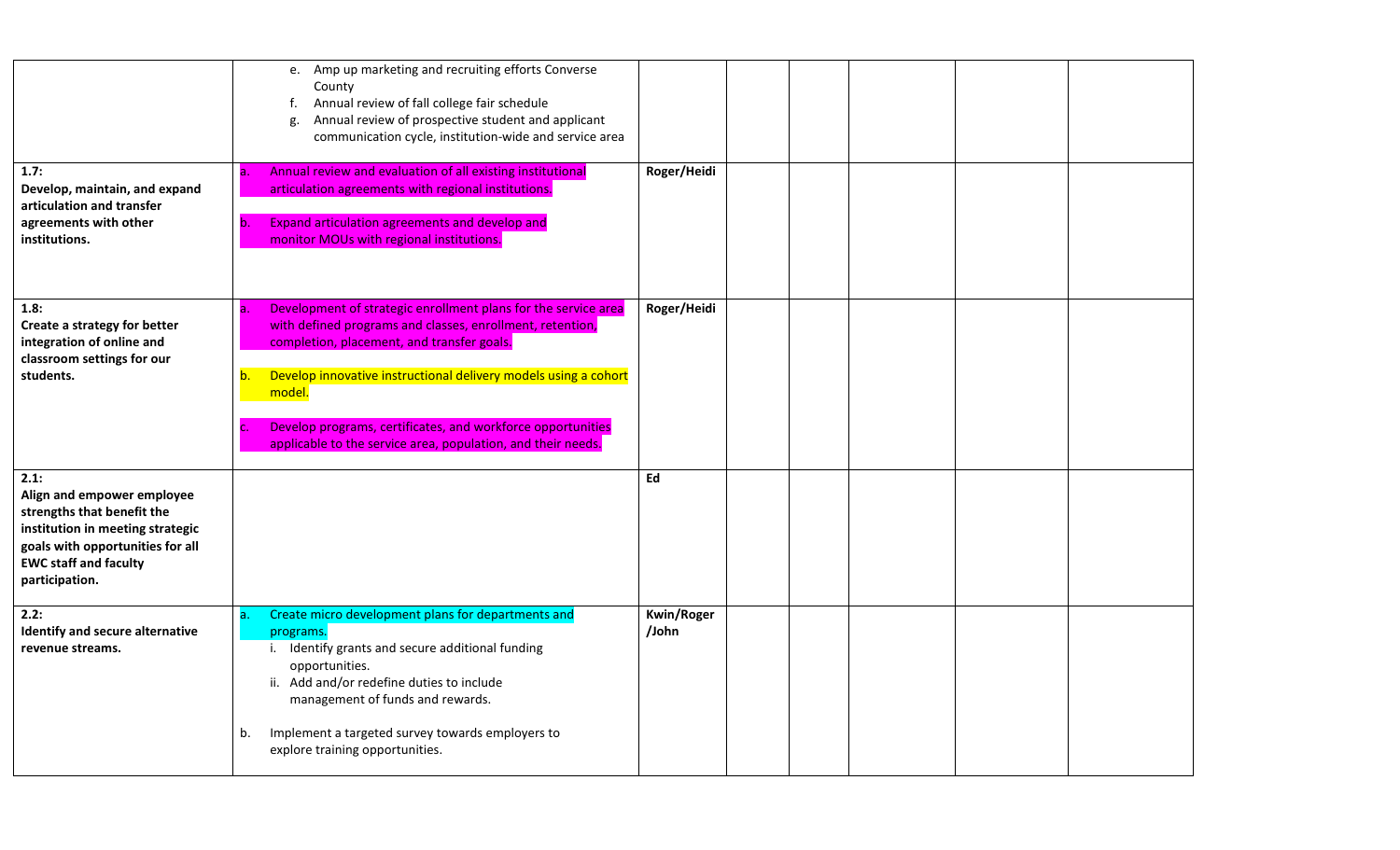| 2.3:<br>Optimize human, economic and<br>environmental expenses with<br>available resources.                                                                                                                                                               | Cost per hire.<br>a.                                                                                                                                                                                                                                                                                                                                                                                                                                                                                                                                                                                                                        |                                  |  |  |
|-----------------------------------------------------------------------------------------------------------------------------------------------------------------------------------------------------------------------------------------------------------|---------------------------------------------------------------------------------------------------------------------------------------------------------------------------------------------------------------------------------------------------------------------------------------------------------------------------------------------------------------------------------------------------------------------------------------------------------------------------------------------------------------------------------------------------------------------------------------------------------------------------------------------|----------------------------------|--|--|
| 2.4:<br>Attract and retain high quality<br>individuals by sharing and<br>highlighting the positive aspects of<br><b>EWC and the local area and</b><br>advertising positions to reach a<br>national and multi-regional<br>audience.                        |                                                                                                                                                                                                                                                                                                                                                                                                                                                                                                                                                                                                                                             | Ed/Tami                          |  |  |
| 2.5:<br>Continuously strive to attract and<br>retain high quality individuals by<br>sharing and highlighting the<br>positive aspects of EWC and the<br>local area and advertising positions<br>to reach a national audience                               | Advertise positions to reach a national and culturally diverse<br>a.<br>audience.<br>i. Data collection, one-on-one verbal survey of current<br>employees.<br>ii. Research and collect national trend data.<br>Increase retention of quality faculty and staff.<br>b.<br>i. Mentoring program<br>ii. Climate/Engagement survey<br>Create and implement a Talent Development program which<br>c.<br>contributes to retention and succession planning.<br>i. Professional Growth, training and Development<br>Opportunities.<br>ii. Leadership Academy<br>iii. Guest speakers and topics library with specific and<br>measureable objectives. | Ed/Tami/<br>Roger                |  |  |
| 3.1:<br><b>Develop a strategic Facilities</b><br>Master Plan - derived with input<br>from personnel, surveys, goals,<br>and initiatives. The plan will drive<br>the spending of major<br>maintenance dollars and the<br>development plans of the College. | Facilities management group - yearly report on<br>a.<br>current infrastructure which include comparisons of<br>current and aspirational facilities plan.<br>Increase directional signage in Lower Tebbet to direct<br>students and clients to all offices in the Lower Tebbet<br>area, but especially those that are not in the main<br>hallway such as the classrooms and offices in the<br><b>Testing Center/GEAR-UP hall.</b>                                                                                                                                                                                                            | <b>Kwin/Lesley</b><br>/Keith/All |  |  |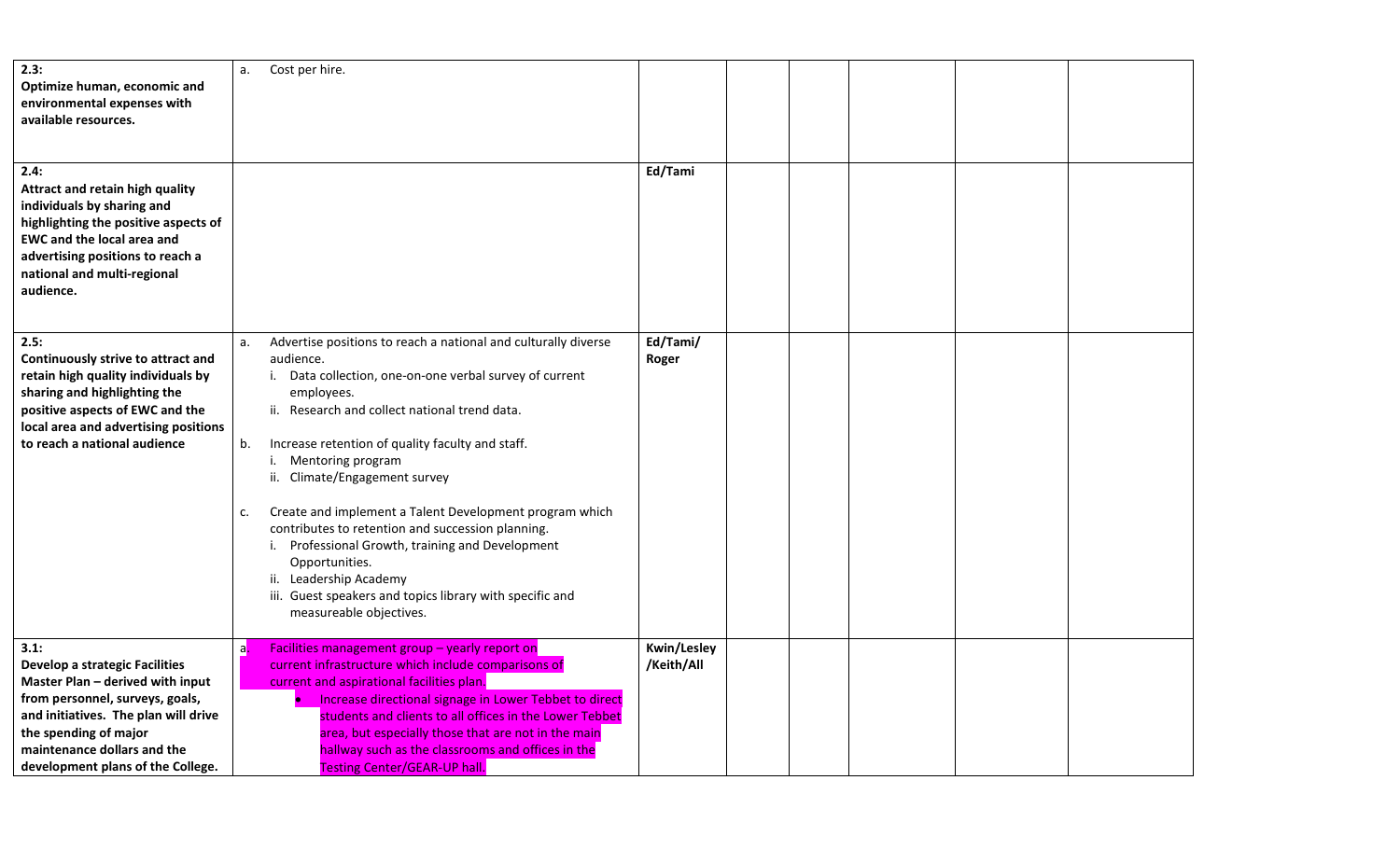| ADA lift in Fine Arts area needs to updated or replaced<br>$\bullet$                |  |  |
|-------------------------------------------------------------------------------------|--|--|
| to be user friendly.                                                                |  |  |
| Fire Alarm System to be updated across campus to<br>$\bullet$                       |  |  |
| allow for campus wide emergency notification.                                       |  |  |
| ATEC building completed/constructed to enhance the                                  |  |  |
| Vet Tech and Agriculture programs.                                                  |  |  |
| Vet Tech building renovations. This includes the HVAC                               |  |  |
| system. Phase I has been completed, which involved                                  |  |  |
| renovating 2 classrooms, the x-ray room and the                                     |  |  |
| surgery room. Now ready to move forward with Phase                                  |  |  |
| II, which involves replacing air handlers in 2 of the                               |  |  |
| classrooms and the hallway. This also includes                                      |  |  |
| replacement of all exterior doors, windows and                                      |  |  |
| flooring. Finally, this also includes the lab remodels.                             |  |  |
| Resurface the main parking lot.                                                     |  |  |
| <b>Cafeteria Renovation and expansion.</b>                                          |  |  |
| Renovate the old cosmetology building.                                              |  |  |
| Construct a maintenance building on the Douglas                                     |  |  |
| campus.                                                                             |  |  |
| <b>Construct Douglas student housing.</b>                                           |  |  |
|                                                                                     |  |  |
| Faculty Group:<br>b.                                                                |  |  |
| The EWC Testing Center research and determine<br>$\bullet$                          |  |  |
| acquisition of National College Testing Association                                 |  |  |
| certification.                                                                      |  |  |
| Purchase and install video surveillance equipment for                               |  |  |
| both the main testing room and the distraction                                      |  |  |
| reduced room.                                                                       |  |  |
| Purchase and install screen monitoring software for                                 |  |  |
| better monitoring of examinee computer stations.                                    |  |  |
| Develop and utilize community advisory councils to                                  |  |  |
| provide insight and suggestions into facility needs.                                |  |  |
|                                                                                     |  |  |
| Staff Group - develop a facilities plan that assesses the current<br>$\mathsf{C}$ . |  |  |
| infrastructure according to their needs.                                            |  |  |
| Change the environment of the Lower Tebbet area                                     |  |  |
| from a plain, cold industrial atmosphere to one that is                             |  |  |
| more inviting and welcoming by adding appropriate                                   |  |  |
| art work (paintings/sculptures, murals, graphic                                     |  |  |
| designs, etc.) to the hallways.                                                     |  |  |
|                                                                                     |  |  |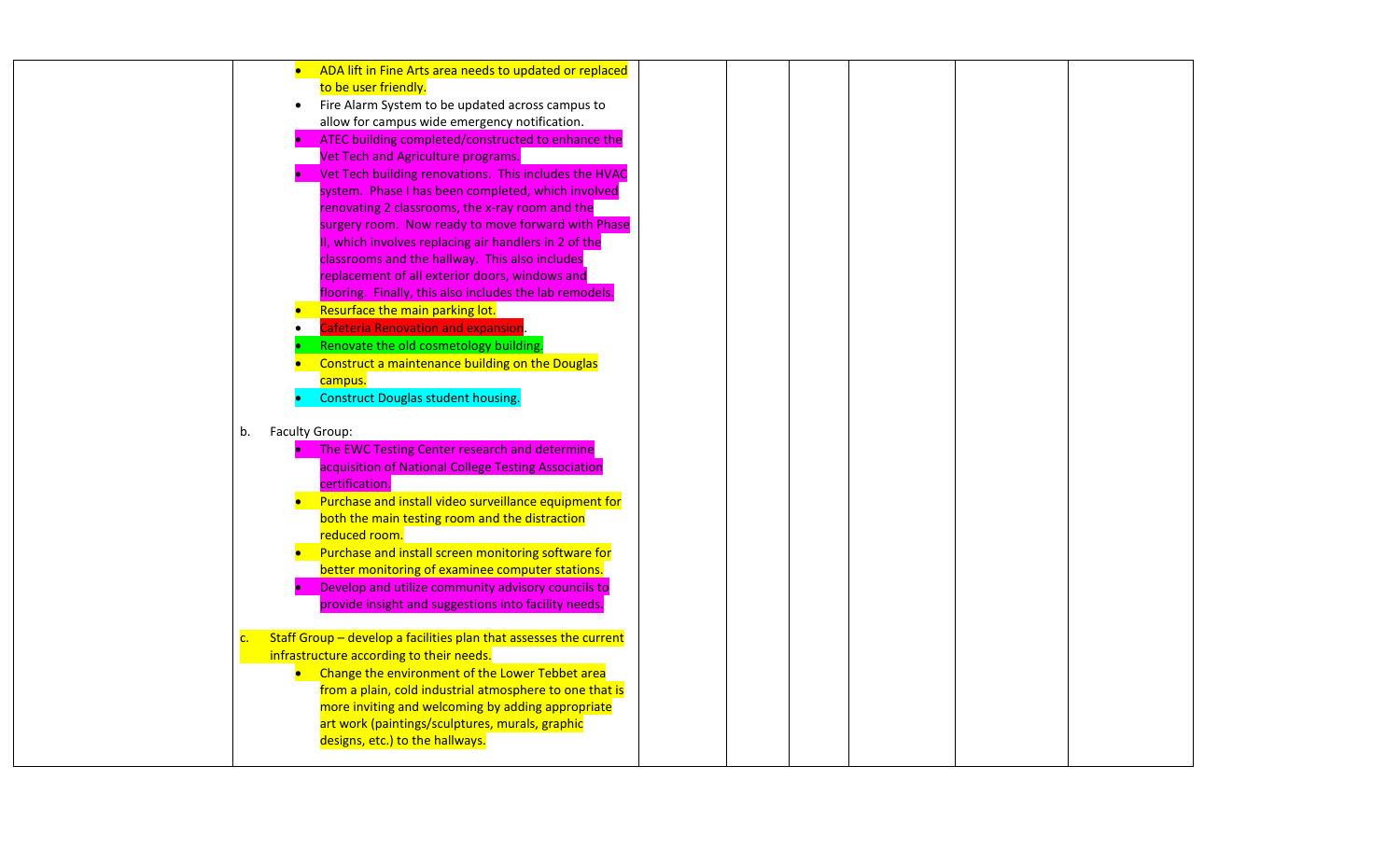|                                                                                                                                                                                    | Industry experts - receive input and analysis from<br>d.<br>community experts to develop a long-range plan.                                                                                                   |                         |  |
|------------------------------------------------------------------------------------------------------------------------------------------------------------------------------------|---------------------------------------------------------------------------------------------------------------------------------------------------------------------------------------------------------------|-------------------------|--|
| 3.2:<br><b>Review Facilities Master Plan every</b><br>year; update every five years.                                                                                               |                                                                                                                                                                                                               | All                     |  |
| 3.3:<br><b>Align faculty utilization with</b><br>program needs.                                                                                                                    |                                                                                                                                                                                                               | Roger/Lynn<br>/Heidi    |  |
| 3.4:<br>Develop a comprehensive, multi-<br>year institutional technology plan.                                                                                                     | Conduct annual assessments in order to evaluate the allocation<br>a.<br>and prioritization of resources (e.g. funding, staffing, facilities,<br>etc.)<br>Engage in ongoing maintenance of integrated student  | Roger/Don<br>Tyler/Kwin |  |
|                                                                                                                                                                                    | b.<br>management system.<br>Conduct annual analysis of hardware and software<br>c.<br>infrastructure usage and needs.                                                                                         |                         |  |
| 4.1:<br><b>Foster a climate of inclusivity so</b><br>that all students and employees,<br>full-time and part-time are<br>welcomed, supported and valued<br>for their contributions. |                                                                                                                                                                                                               | Don                     |  |
| 4.2:<br>Development of a plan that<br>addresses hiring and retaining a<br>more diverse workforces.                                                                                 |                                                                                                                                                                                                               | Ed                      |  |
| 4.3:<br>Development of a plan to achieve<br>equity in outcomes for students<br>from underrepresented groups.                                                                       | Identify underrepresented students in the EWC Service Area<br>a.<br>through a data informed assessment.<br>Work within the community in underrepresented groups to<br>b.<br>assess their needs and interests. | Don/Kim R.              |  |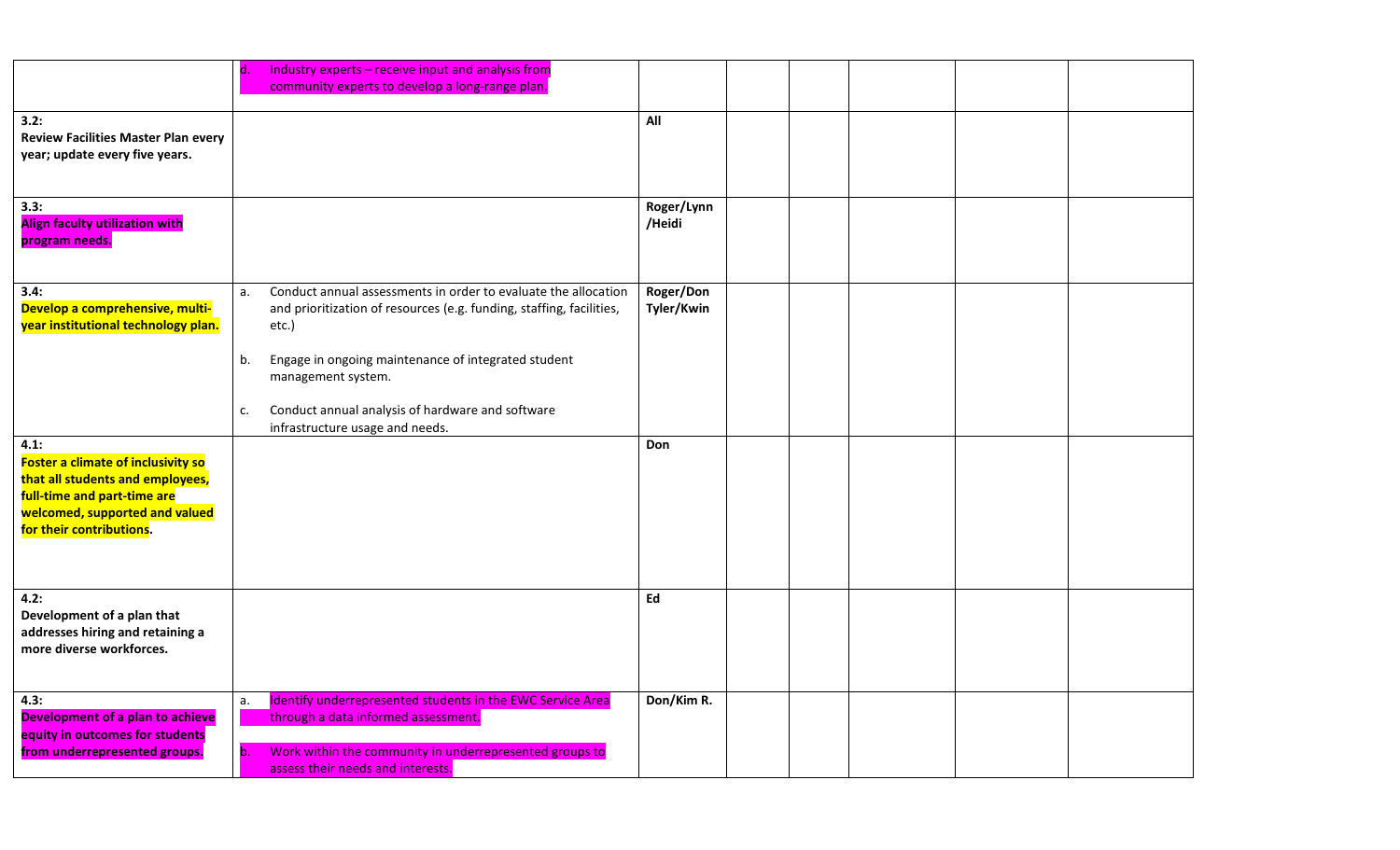|                                                                                                   | Inform underrepresented students of opportunities to help<br>c.<br>them transition from high school to EWC.<br>Provide enrollment opportunities that connect the<br>d.<br>student with community services based on data<br>informed individual student needs to ensure student<br>persistence.                                                                                                                                                                                                                                                                                                                                                                                                                               |                          |  |  |  |
|---------------------------------------------------------------------------------------------------|------------------------------------------------------------------------------------------------------------------------------------------------------------------------------------------------------------------------------------------------------------------------------------------------------------------------------------------------------------------------------------------------------------------------------------------------------------------------------------------------------------------------------------------------------------------------------------------------------------------------------------------------------------------------------------------------------------------------------|--------------------------|--|--|--|
| 4.4:<br><b>Foster partnerships that embrace</b><br>and support concurrent and dual<br>enrollment. |                                                                                                                                                                                                                                                                                                                                                                                                                                                                                                                                                                                                                                                                                                                              | Roger/Heidi<br>/Margaret |  |  |  |
| 4.5<br><b>Strengthen advising and</b><br>scheduling for students.                                 | Develop and implement a comprehensive process for the<br>a.<br>assignment of prospective students to advisors.<br>Utilize the Student Planning Tool for program and degree<br>b.<br>planning, registration, and scheduling of student.<br>Implement and monitor the intrusive advising model and<br>$\overline{C}$ .<br>create an advising handbook for faculty.<br>Develop and implement a systematic process for<br>d.<br>identifying at-risk students within the first three weeks of the<br>semester and mid-term for advising and coaching.<br>Develop a two-year course schedule for effective<br>e.<br>planning.<br>f.<br>Utilize a course rotation process to reduce and eliminate<br>course and schedule conflicts. | Roger/Heidi              |  |  |  |
| 4.6:<br>Develop a plan for providing raises<br>to employees of EWC.                               | Develop and implement a three-year plan to provide faculty<br>a.<br>and staff raises based on market rates within higher education<br>institutions located in Wyoming and rural areas, linked to<br>enrollment and performance.<br>i. Market rates - work with Personnel Advisory<br>Council (PAC), hire outside vendor to help determine this.<br>ii. Enrollment, retention and completion - define<br>and develop.                                                                                                                                                                                                                                                                                                         | Lesley/Ed/<br>Kwin       |  |  |  |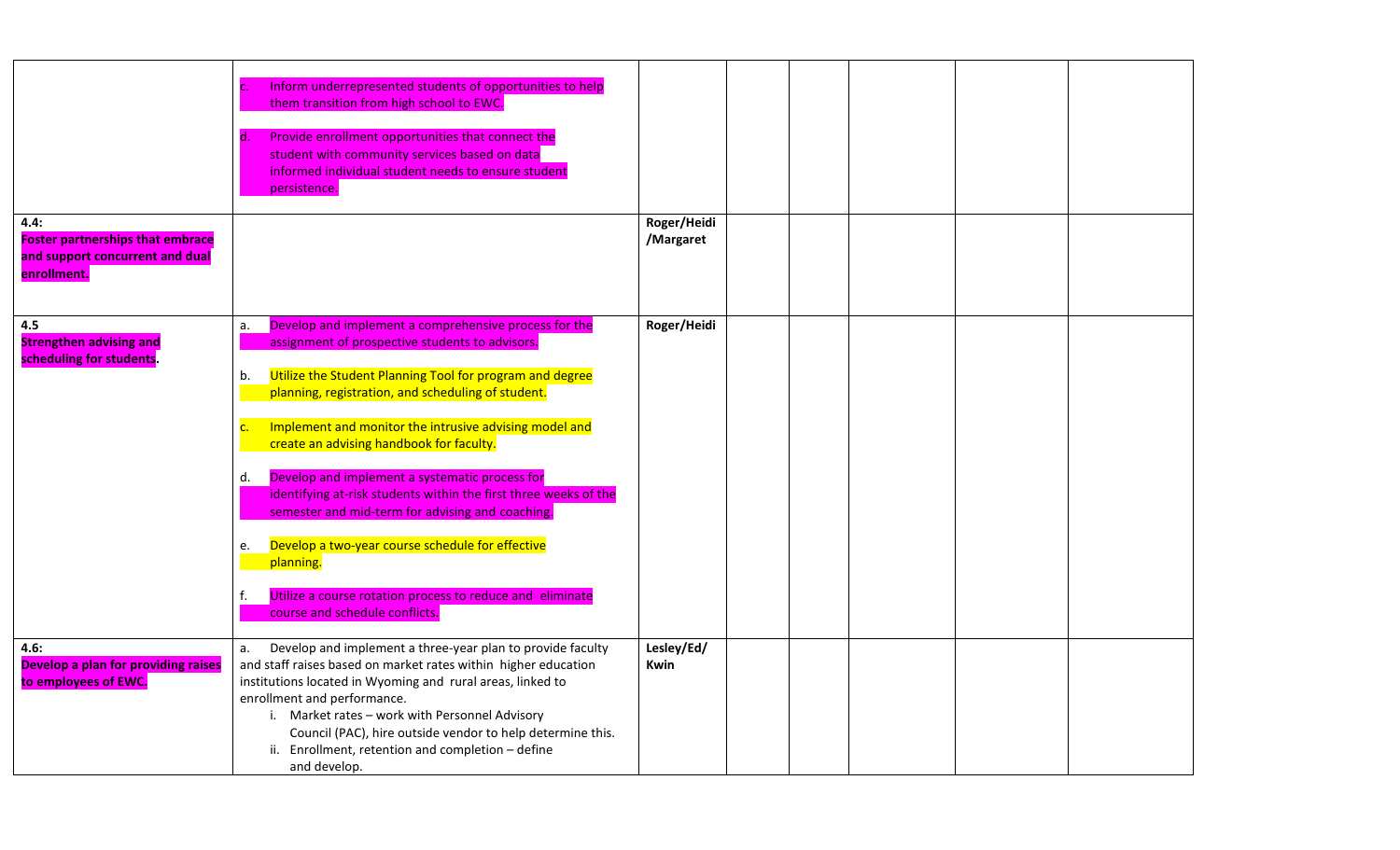| 4.7:<br><b>Review current practices and</b><br>strategies that support and<br>recognize employee engagement<br>and innovation.                                   | iii. Performance - investigate/research merit-based<br>performance evaluation programs to find a fit for<br>EWC, involve PAC.<br>Provide additional days off or flex time when opportunities are<br>b.<br>seen.                                                                                                                                                                                                                                                                                                                                                                                                                                                                                                                                                                                                                                                                                                       | Lesley/Ed                     |  |
|------------------------------------------------------------------------------------------------------------------------------------------------------------------|-----------------------------------------------------------------------------------------------------------------------------------------------------------------------------------------------------------------------------------------------------------------------------------------------------------------------------------------------------------------------------------------------------------------------------------------------------------------------------------------------------------------------------------------------------------------------------------------------------------------------------------------------------------------------------------------------------------------------------------------------------------------------------------------------------------------------------------------------------------------------------------------------------------------------|-------------------------------|--|
| 5.1<br><b>Strengthen partnerships with all</b><br>high schools in our Outreach areas<br>by developing data driven focused<br>plans for recruitment and services. | Engage in on-going data collection and analysis practices such<br>a.<br>as focus groups, course evaluations, instructor observations<br>and evaluations, and other applicable methods.<br>Change the name of Outreach Service Areas to Regional<br>b.<br>Learning Centers with persons assigned to those areas to<br>ensure that EWC is meeting those needs in those areas.<br>Schedule monthly contacts with Regional Learning<br>c.<br>(Outreach) areas to ensure the communities know what we<br>offer and can provide.<br>i. Various college entities including Financial Aid,<br>Faculty, Student Services, and Administration host<br>the monthly contacts in order to support enrollment and<br>retention.<br>Partner with K-12 schools in the EWC Service Area to<br>d.<br>support a seamless transition from high school to EWC.<br>i. Develop guided pathways for high school students<br>entering college. | Roger/<br>Margaret/<br>Kim R. |  |
| 5.2:<br>Identify common workforce needs<br>and opportunities to strengthen<br>community relationships.                                                           | Monthly visits by Work with the ENDOW program as<br>а.<br>opportunities arise.<br>All President's Cabinet members will be assigned to attend and<br>b.<br>participate regularly at least one Advisory Committee to ensure<br>there is Cabinet level presence on each of the eight established<br>committees.                                                                                                                                                                                                                                                                                                                                                                                                                                                                                                                                                                                                          | Lesley/<br>Roger              |  |